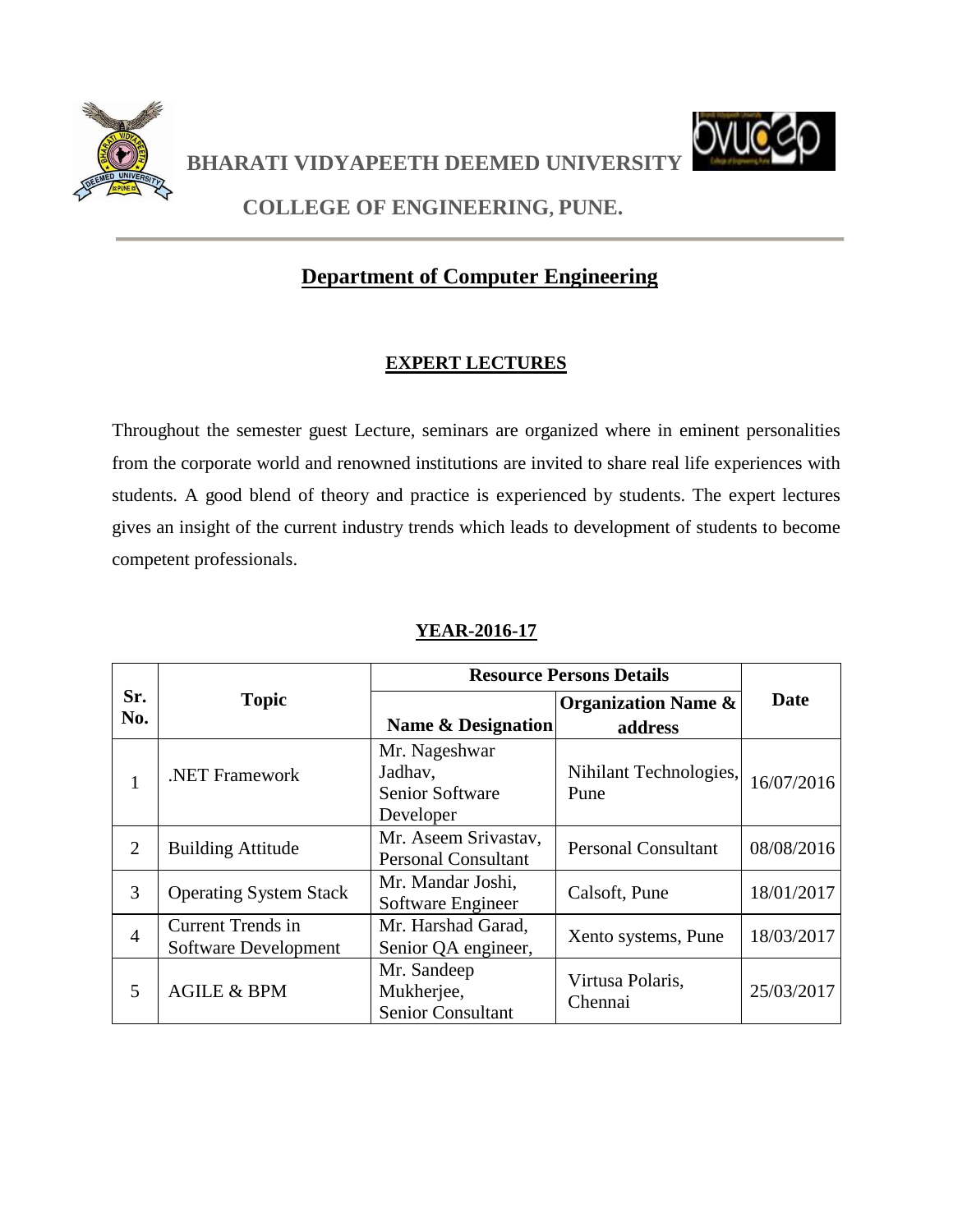### **YEAR 2015-16**

|                |                                                    | <b>Resource Persons Details</b>                                        |                                                |             |
|----------------|----------------------------------------------------|------------------------------------------------------------------------|------------------------------------------------|-------------|
| Sr.<br>No.     | <b>Topic</b>                                       | <b>Name &amp; Designation</b>                                          | <b>Organization Name</b><br>& address          | <b>Date</b> |
| $\mathbf{1}$   | <b>Project Preparations</b>                        | Dr. Atul V. Dhaygude<br>Professor                                      | VIIT Kondhwa, Pune                             | 19/09/2015  |
| 2              | Software Testing &<br>Development<br>Methodologies | Mr. Harshal B. Garad,<br>Senior QA Engineer                            | Xento Systems, Pune                            | 26/09/2015  |
| 3.             | <b>Interview Skills</b>                            | Mr. Puneet Khanna,<br>Manager-sales                                    | H T Micro<br>Electronics Limited,<br>Noida, UP | 29/09/2015  |
| $\overline{4}$ | <b>Higher Education</b><br>opportunities           | Mr. Amit Saboo,<br>Co-Founder                                          | ProAvenues, Pune.                              | 23/01/2016  |
| 5              | How to develop technical<br>skills                 | Mr. Pankaj Djha,<br>General Manager-<br>Projects                       | Harbinger Systems,<br>Pune                     | 19/02/2016  |
| 6              | <b>GRE &amp;TOEFL</b><br>preparation               | Mr. Rohit Mehra,<br>Director                                           | <b>Educational Testing</b><br>Services, Pune   | 18/03/2016  |
| 7              | Technical Aptitude &<br><b>Interview Skills</b>    | Mr. Adinath Giri,<br>Founder                                           | Tech Hub,<br>Aurangabad,<br>Maharashtra, India | 19/03/2016  |
| 8              | Current technical trends<br>in industry            | Mr. G. Arjun<br>Shrivalba,<br>Project Manager &<br>Solution Architect, | Left Right Mind,<br>Pune                       | 12/04/2016  |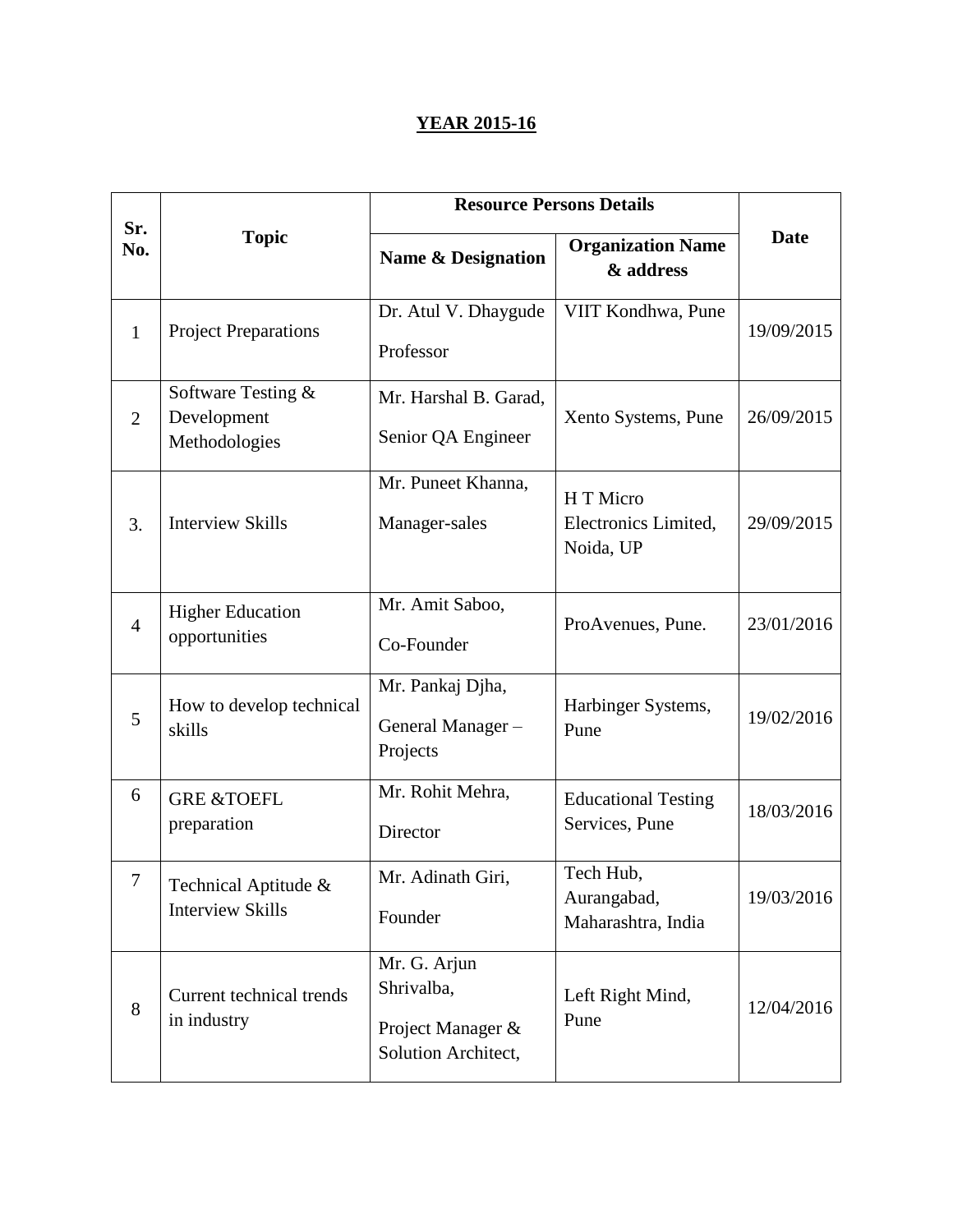## **YEAR 2014-15**

| Sr.            |                             | <b>Resource Persons Details</b>                                                           |                                                   |            |
|----------------|-----------------------------|-------------------------------------------------------------------------------------------|---------------------------------------------------|------------|
| No.            | <b>Topic</b>                | Name & Designation                                                                        | <b>Organization Name</b><br>& address             | Date       |
| $\mathbf{1}$   | Linux Operating System      | Mrs. Sonali Mustare,<br>Director                                                          | Eaglet Gateways,<br>Pune                          | 24/09/2014 |
| 2              | <b>Overseas Education</b>   | Mr. Bharat Ketkar &<br>Ms. Supriya Jadhav,<br><b>Personal Motivator</b><br>and consultant | <b>Personal Motivator</b><br>and consultant, Pune | 26/09/2014 |
| 3              | <b>Interview Techniques</b> | Mr. Rahul Lahane,<br>Manager-sales,                                                       | Mastek, Pune.                                     | 24/01/2015 |
| $\overline{A}$ | Project management          | Mr. Sanjyot Khare,<br>Head-Technical                                                      | Training, Zensar<br>Technologies, Pune.           | 14/03/2015 |

### **YEAR 2013-14**

| <b>Resource Persons Details</b><br>Sr.<br><b>Topic</b><br>No.<br><b>Name &amp; Designation</b><br>Mr. Sachin Patil,<br><b>Android Application</b> |                                       |                                        |                                |            |
|---------------------------------------------------------------------------------------------------------------------------------------------------|---------------------------------------|----------------------------------------|--------------------------------|------------|
|                                                                                                                                                   | <b>Organization Name</b><br>& address | Date                                   |                                |            |
|                                                                                                                                                   | Development                           | Director                               | CMC Academy, Pune              | 14/08/2013 |
| $\overline{2}$                                                                                                                                    | How to crack<br><b>GRE/GMAT</b> exam  | Mr. Abhishek<br>Bavdhankar,<br>Manager | The Chopras Institute,<br>Pune | 26/08/2013 |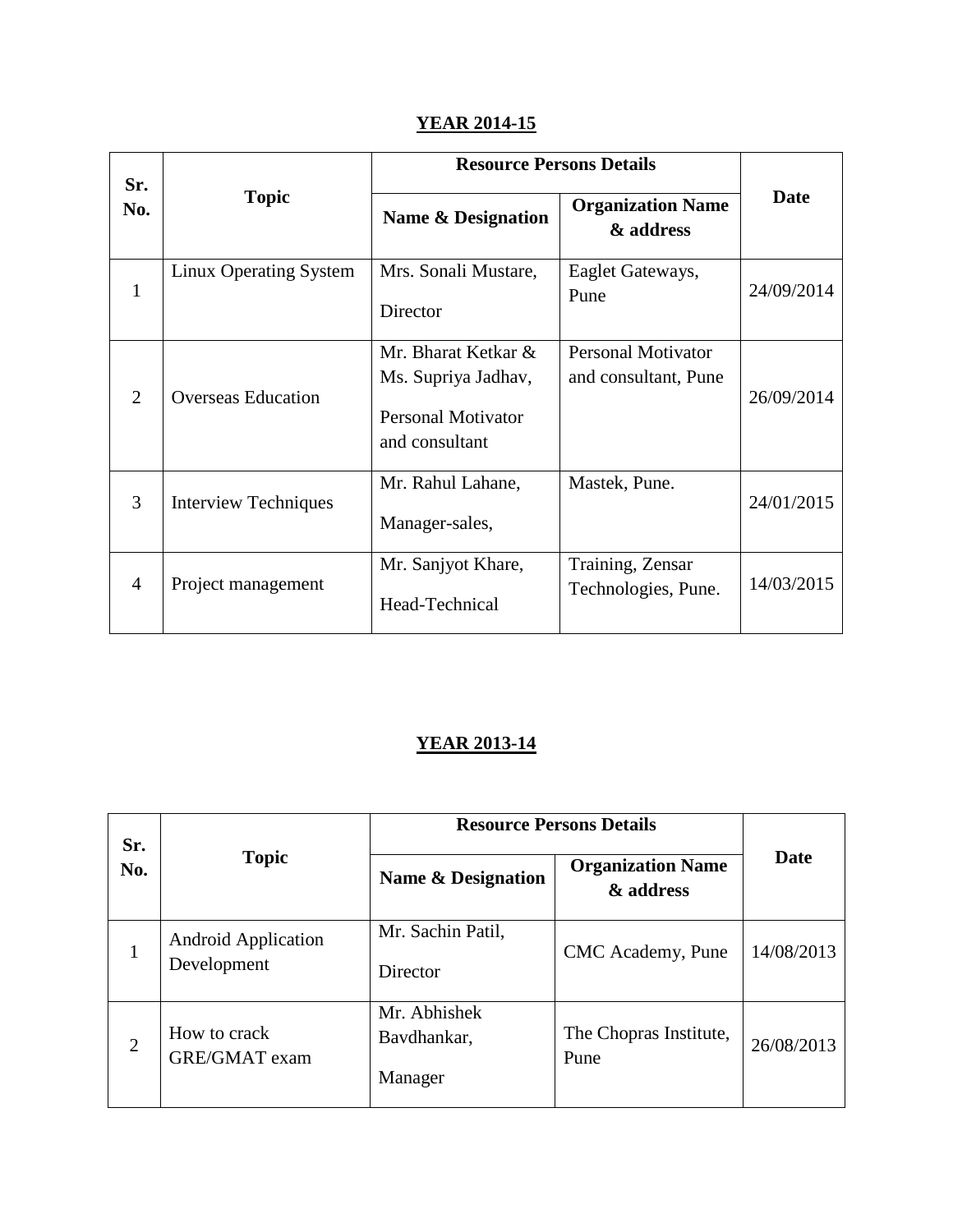| 3.             | Android and in-plant<br>projects                  | Mr. Ambasamcar P.,<br>Manager                    | <b>Blueplanet</b> Info<br>solution, Pune      | 11/09/2013 |
|----------------|---------------------------------------------------|--------------------------------------------------|-----------------------------------------------|------------|
| $\overline{4}$ | <b>Research Guidelines for</b><br>M. Tech & Ph. D | Dr. K.N. Honwadkar,<br><b>Head of Department</b> | Dept. of Info. Tech.<br>DYPCOET,<br>Kolhapur. | 12/10/2013 |
| 5.             | <b>Ethical Hacking</b>                            | Mr. Rahul Nanaware,<br>Senior trainer            | JetKing, Pune                                 | 16/10/2013 |

### **YEAR 2012-13**

|                |                                        | <b>Resource Persons Details</b>       |                                              |             |
|----------------|----------------------------------------|---------------------------------------|----------------------------------------------|-------------|
| Sr.<br>No.     | <b>Topic</b>                           | Name & Designation                    | <b>Organization Name</b><br>& address        | <b>Date</b> |
| 1              | GIS systems                            | Mr. Swapnil Jadhav,<br>Director       | Hardcastle GIS<br>solutions Pvt Ltd,<br>Pune | 14/09/2012  |
| $\overline{2}$ | Industrial Projects $\&$<br>Internship | Mr. Jay Kumar,<br>Consultant          | R.O.S. Pvt Ltd, Pune.                        | 20/09/2012  |
| 3              | IT Security $&$ solutions              | Mr. Anand Shinde,<br>Manager          | TryKon Systems,<br>Mumbai                    | 03/09/2012  |
| $\overline{4}$ | <b>SciLab CASE TOOL</b>                | Mr.Chaitanya Gupta,<br>Trainer        | <b>IIT Bombay</b>                            | 25/01/2013  |
| 5              | <b>Content Security</b>                | Mr. Sunil Pardeshi<br>Technical Head, | DATACOPS, Pune                               | 05/02/2013  |
| 6              | Project and Internship                 | Mr. Avinash Kulkarni,<br>Manager      | <b>Blueplanet Info</b><br>solution, Pune     | 06/02/2013  |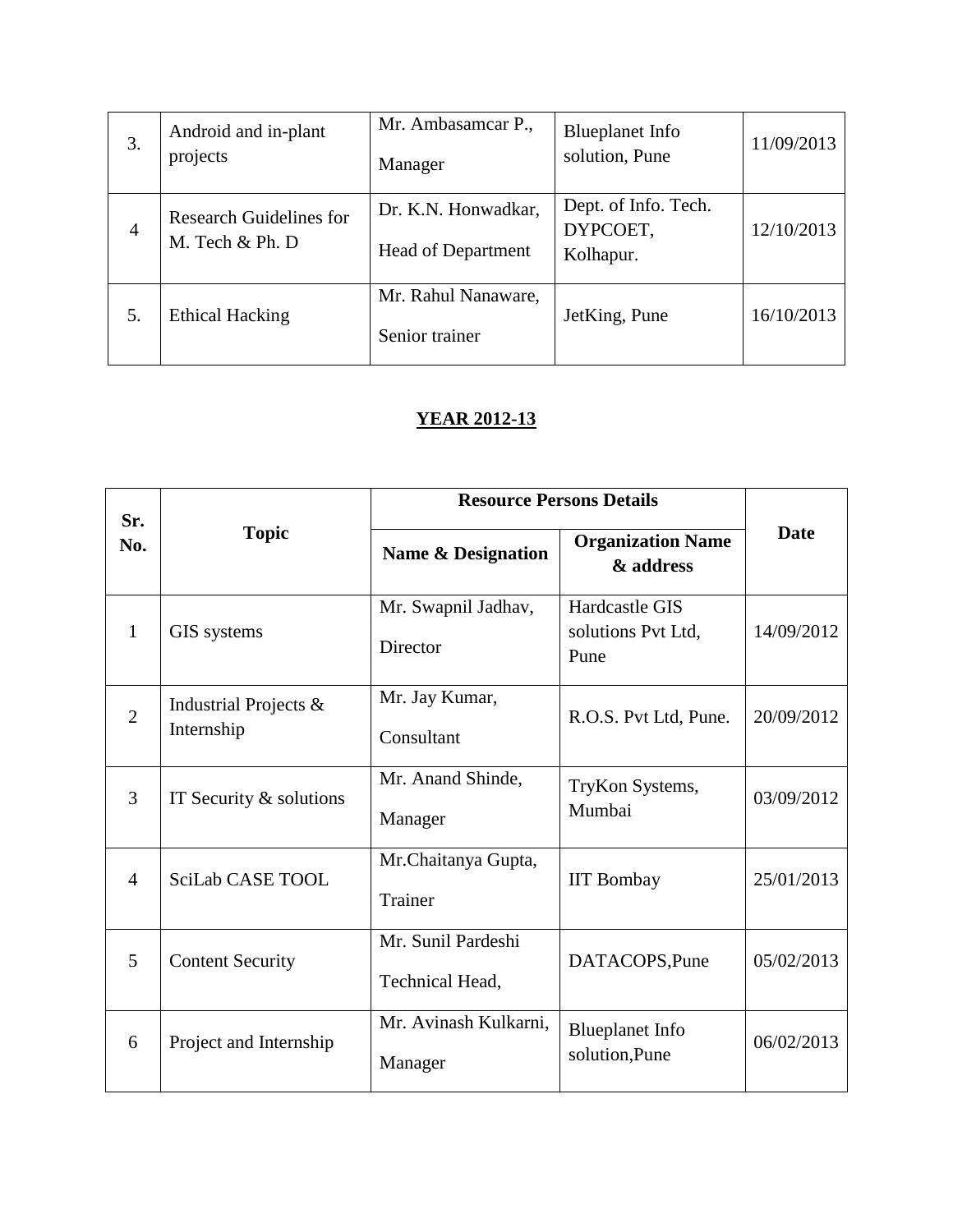|  |                  | Mr. Harshal Kohadkar  |                                    |  |
|--|------------------|-----------------------|------------------------------------|--|
|  | Net Orientation. |                       | SEED InfoTech, Pune   $07/02/2013$ |  |
|  |                  | Sr. officer-marketing |                                    |  |
|  |                  |                       |                                    |  |

### **YEAR 2011-12**

| Sr.            |                                  |                                                         | <b>Resource Persons Details</b>       |             |
|----------------|----------------------------------|---------------------------------------------------------|---------------------------------------|-------------|
| No.            | <b>Topic</b>                     | Name & Designation                                      | <b>Organization Name</b><br>& address | <b>Date</b> |
| $\mathbf{1}$   | <b>Communication Skills</b>      | Mrs. Rekha Kalia<br>Consultant                          | English King, Pune                    | 02/02/2012  |
| $\overline{2}$ | IT security & Ethical<br>hacking | Mrs. Achala Yewale<br>Director                          | Appin Technology<br>Lab, Pune         | 30/02/2012  |
| 3.             | <b>GTUG &amp; GDG</b>            | Mr. Shashank Todwal<br>GTUG & Operations<br>Coordinator | Google                                | 03/03/2012  |
| $\overline{4}$ | <b>Management Skills</b>         | Mr. Alok Sharma<br>Sr. Manager                          | MISB BOCCONI,<br>Mumbai               | 21/03/2012  |
| 5.             | Project development              | Mr. Rakesh Agrawal<br>Project Head                      | Mittal solutions, Pune                | 06/04/2012  |